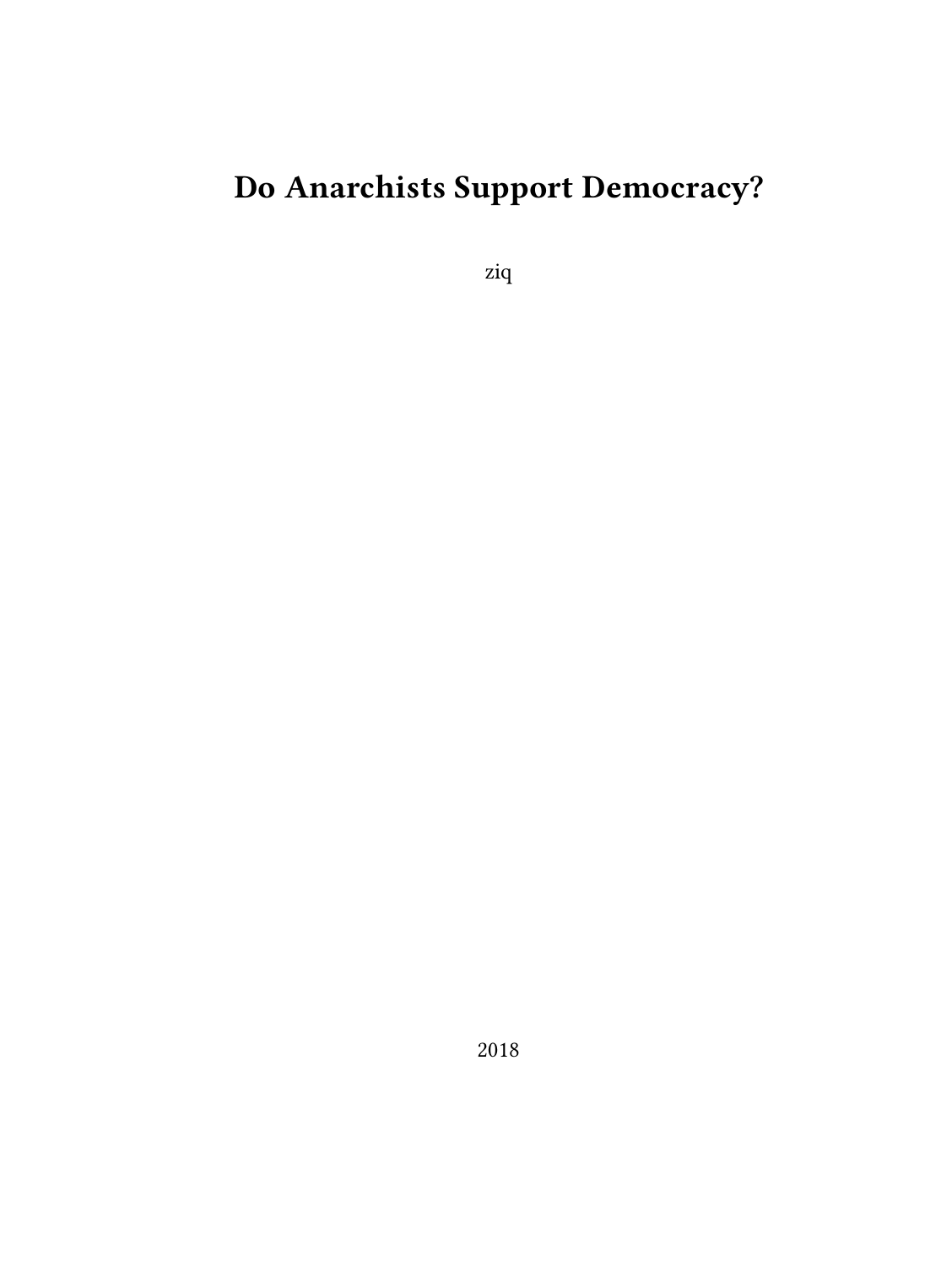# **Contents**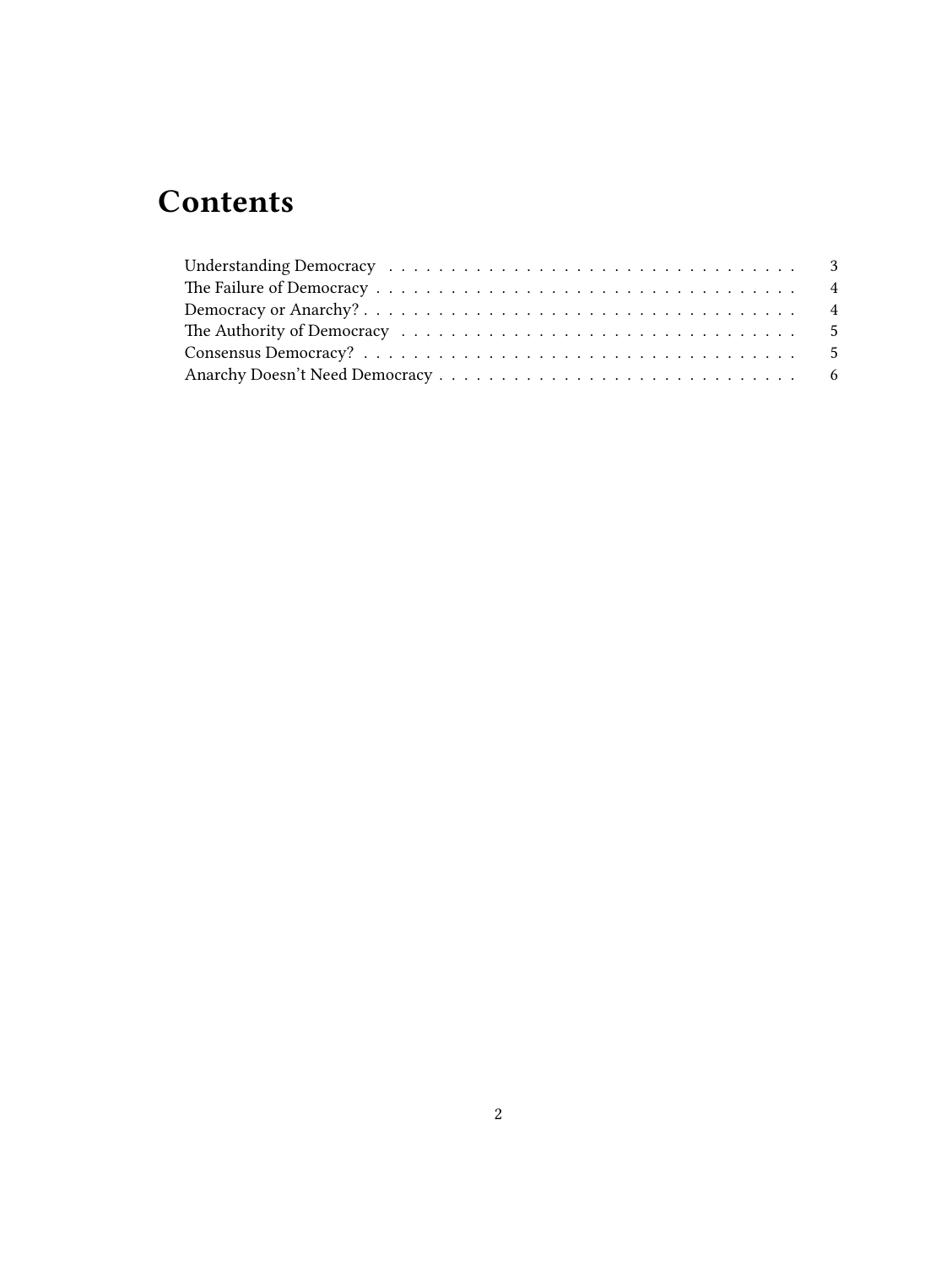# <span id="page-2-0"></span>**Understanding Democracy**

The word "democracy" comes from two Greek words:

*demo-* a combining form occurring in loanwords from Greek, where it meant "people."

*-cracy*: a combining form occurring in loanwords from Greek, with the meaning "rule," "government," "governing body."

So democracy literally means: "Rule by the people." Or more specifically, the majority of the people.

In my mind, anyone that aims for us to be ruled, even by "the people" (as abstract and meaningless as that concept is) is not promoting anarchy. But unfortunately this view is not always shared by the people calling themselves anarchists today. It's difficult for me to imagine that an anarchist; who is presumably opposed to authority in all its guises and hopefully rejects the very notion of rulers, would then consent to being ruled by "the people"… I know I sure as hell don't want to be ruled by anyone. But a lot of anarchists continue to romanticize democracy, perhaps because they're unable to break through the years of propaganda fed to them by the state and its schooling and media apparatuses.

From an early age, it's hammered into us that democracy = freedom. Any anarchist will tell you that although most of us live in societies that are governed by forms of democracy, none of us have anything resembling freedom. Yet a lot of us make excuses to ourselves so we can continue to romanticize democracy… Tell a room full of anarchists that you oppose democracy and you'll no doubt hear impassioned insistences that what we have now isn't "real" democracy, but "if we had anarchism, we'd have "real" democracy and things would be different, because anarchism is the only real democracy!"

A lot of anarchists spend a lot of effort holding onto oppressive phantoms like democracy and go through great lengths to fuse these liberal concepts with anarchy, when we really have no reason to. Anarchists who insist anarchy and democracy are one and the same when democracy is responsible for an endless list of horrible atrocities do no service to anarchy.

Our rulers use democracy to separate us into in-groups and out-groups, pitting the majority group against the minority groups and giving everyone a false sense of control. We're made to believe we have a say in how our lives are run because we get to participate in glorious democracy. Of course, all of us outside the ruling class continue to be exploited, living in perpetual servitude, and the only people who really benefit from democracy are the ruling class who use it to keep us alienated and distracted so we don't rise up and kill them all for the debilitating misery they create. Anarchy rejects authority and it rejects the domination of majority groups over minority groups. Anarchy is about upholding each individual's autonomy and dismantling the authority forced on us by oppressive actors.

Democracy grants authority to favored groups to oppress minority groups. Democracy ignores the autonomy of the individual in favor of the collective will of the dominant group. Democracy exists to enable rulers to uphold brutal power hierarchies. It's really the full embodiment of authority; used to maintain the tyrannical capitalist-statist status quo all over the world today.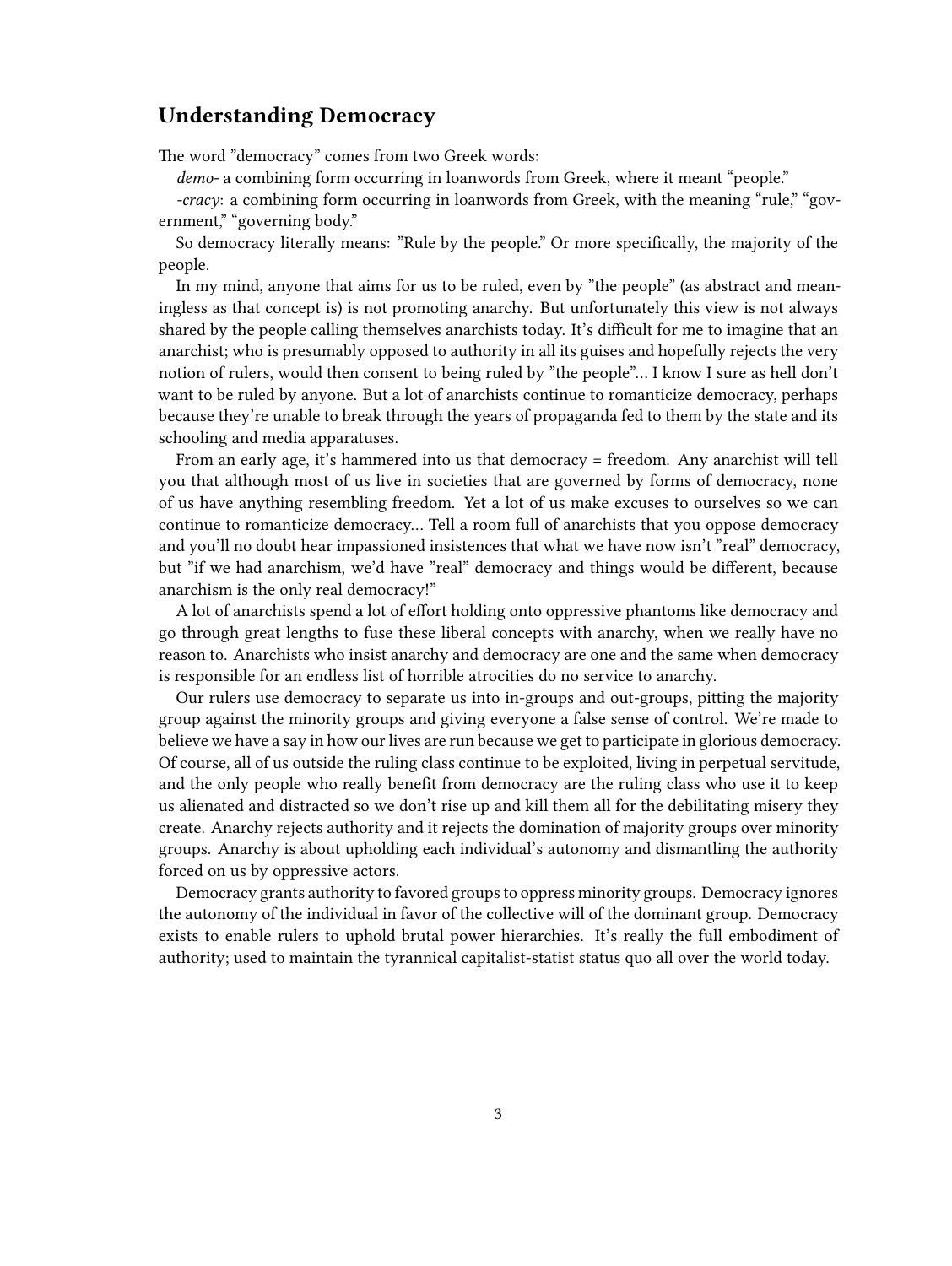# <span id="page-3-0"></span>**The Failure of Democracy**

Democracy is the tyranny of the majority, however you try to window-dress it. In practice, all forms of democracy have been used by a majority group to control or otherwise dictate to a minority group. All forms of democracy have been used to smother autonomy, to stifle selfdetermination, and to absolve rulers of responsibility for their actions. How can a ruler be responsible for their atrocities when "the people" elected them and empowered them to commit those atrocities?

Though you'll never hear democracy-fetishists mention it, Hitler was technically democratically elected in accordance with the German political system. His actions after being elected were largely supported by the majority group in Germany. All the atrocities he committed were done on behalf of that majority group; to strengthen the position of "Aryan" Christians in society at the expense of everyone else. The German people empowered Hitler to maintain their privilege at all cost.

There's no reason so-called "real" democracy would be any different than the democracy that created nazi Germany. Participatory democracy would just allow more members of the dominant group to more directly participate in enacting brutal policies.

"Real" democracy won't stop people from choosing to oppress others to benefit their own group. If the majority of WW2 Germans stood by and cheered while people were carted off to concentration camps, why would anyone think "real" democracy would have changed that? Throughout history, whenever a skilled propagandist points the finger at a minority group, the majority group tears them limb from limb. This is democracy in action. White supremacy and even genocide have been propped up with the power of democracy countless times.

#### <span id="page-3-1"></span>**Democracy or Anarchy?**

So do anarchists support democracy? Not if those anarchists have a fully developed understanding of what anarchy entails. Not if they're serious about liberating themselves from authority and crushing hierarchies as they form.

Democracy is really not compatible with anarchy in any permeable way. It could be a useful process for gauging the views of each member of a small group, but that shouldn't be enough for us to make the claim that "anarchy is democratic". Anarchy is the opposition to authority. It's the struggle against oppression. The quest to limit suffering. We shouldn't be claiming anarchy is defined by democracy; which is a specific system of government that demands people be ruled by other people.

If you ask 10 random anarchists whether they support democracy, you're certain to get a mixed response. Every person you ask will be at a different point on their political journey, and some anarchists will spend a lot more time thinking about labor rights, housing, migrant aid and other pressing concerns, while putting very little philosophical thought into the nature of hierarchy and all the ways it manifests itself and becomes ingrained in our lives.

Collectivist-minded anarchists will usually insist on direct-democracy and consensusdemocracy as decision-making mechanisms, but it frequently leads to problems when certain members of the group don't fall in line with the majority's agenda. The bigger the group, the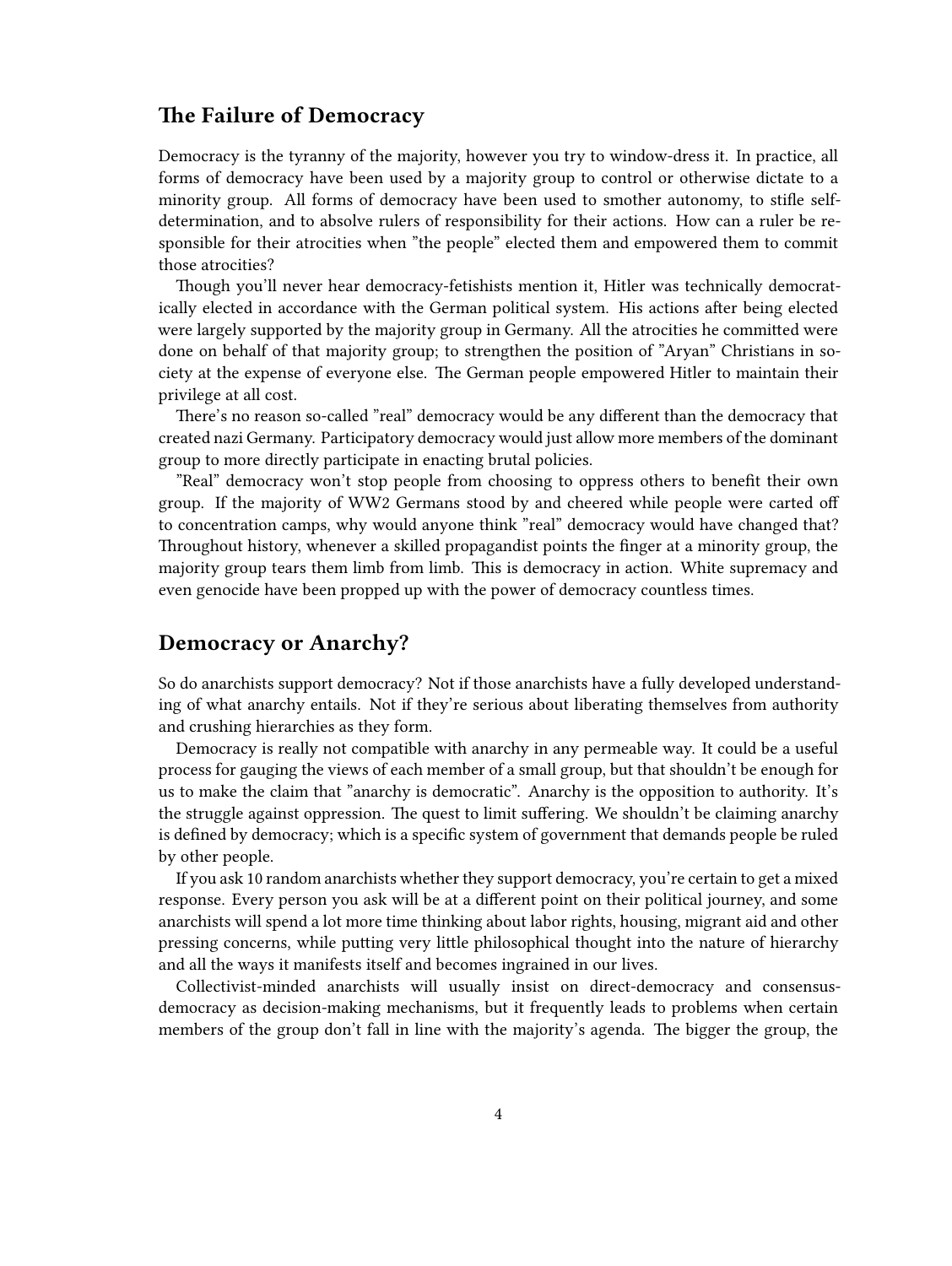more likely this is to happen. The minority members will inevitably grow frustrated at this oppression and either leave the group or be forced to conform in order to stay.

In practical terms, for example, this could mean all black people in a community could be alienated, marginalized or even forced to leave their homes altogether because the white majority have voted to ignore their concerns in order to safeguard white privilege. Democracy and marginalization tend to come as a group deal. "Power to the people" really means "power to the most powerful group of people", and the more power the powerful group has, the less power the marginalized groups have.

#### <span id="page-4-0"></span>**The Authority of Democracy**

Western democracy originated in ancient Greece. This political system granted democratic citizenship to free men, while excluding slaves, foreigners and women from political participation. In virtually all democratic governments throughout ancient and modern history, this was what democracy meant. An elite class of free men made all the decisions for everyone. Before Athens adopted democracy, aristocrats ruled society, so "rule by the people", or the idea of a government controlled (in theory) by all its (free) male citizens instead of a few wealthy families seemed like a good deal. But really it was just a new iteration of Aristocracy rule rather than the revolution it's painted as. The rich still rule society by feeding voters carefully constructed propaganda and keeping everyone poor, overworked and desperate to be granted basic needs by the state.

In democracies today, only legal citizens of a country are granted democracy. In a lot of countries, people who have been convicted of a "crime" are denied the right to vote, regardless of how long ago they served their sentence. In the US, this is used to deny voting rights to minority groups, who make up a large proportion of the prison population.

In some societies only a small minority group are allowed to participate in the democracy. In Apartheid South Africa, the minority group (European settlers) granted themselves democracy and excluded the native majority, using democracy to deprive the native population of the rights granted to European settlers. Anarchy, of course, is an absence of government; of rulers. Democracy aims for the individual to be governed, ruled, controlled by others. So its plain to see that anarchy is fundamentally incompatible with democracy.

There has been a lot written outlining why the concept of democracy simply cannot be made compatible with anarchy, yet a lot of people identifying as anarchists today refuse to let go of the idea of democracy as a revolutionary method, and insist it can somehow overcome its inherently hierarchical nature and long history of oppression. In all honestly, a lot of these people are simply confused minarchists that don't actually want to abolish hierarchy; but instead minimize it.

# <span id="page-4-1"></span>**Consensus Democracy?**

Consensus democracy aims to get everyone in a group to agree to take a unified path of action. It sounds good in theory, but the only way to get everyone from disparate backgrounds and experiences to agree to the same thing is to water down the plan to such an extent that the action will likely become meaningless. Consensus democracy assumes the majority group won't bully or peer pressure the minority group into folding to their will. It ignores the basic reality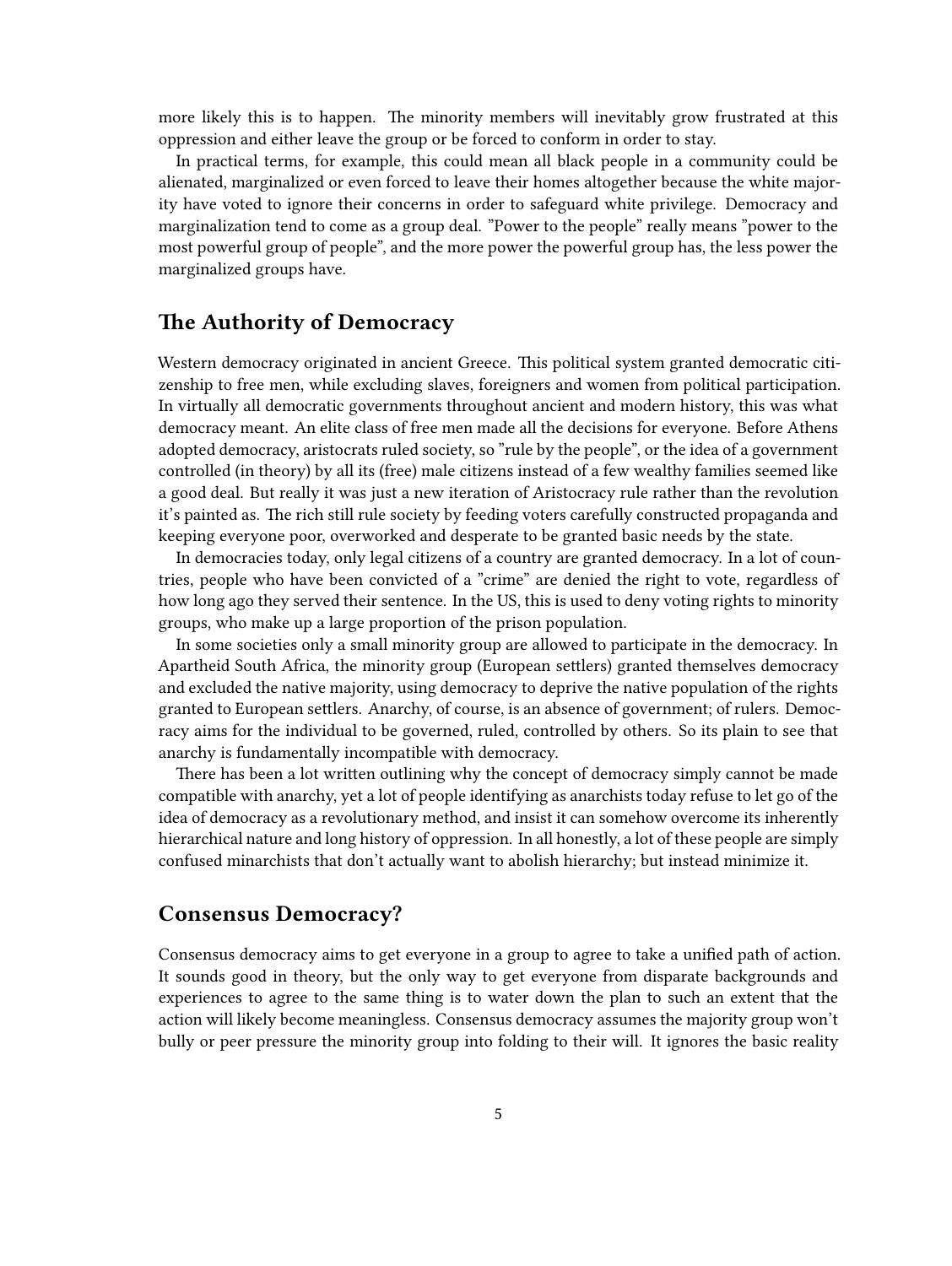that some people will aggressively force their will on others, or at least shame or manipulate opponents into submission.

The whole concept of consensus democracy reminds me of that meme with the smug guy sitting at the booth with the "change my mind" sign; inviting his political opponents to debate him. I can safely say if I saw that guy sitting at that booth, I'd walk the other way. Why should anyone be put in a situation where they're forced to expend all their energy to change someone's mind? Just do your own thing and don't worry about people that don't want to participate in what you're doing. If people have fundamental disagreements, then they don't need to cooperate. It's not the end of the world.

Fruitless attempts to get everyone to reach the same agreement is just the latest form of the bureaucratic meandering that has long sabotaged political action. After countless hours of heated debate, and a long series of compromises, the consensus reached (if it's ever reached at all) will likely be very watered down from its initial form and be of little benefit to anyone in the group. A plan for concrete action will have been turned into a frustrating exercise in concession, tepid half-measures, and ultimately; inaction. All because the people who made the plan felt the need to gain the approval of a committee of naysayers before pursuing it.

## <span id="page-5-0"></span>**Anarchy Doesn't Need Democracy**

Instead of a large group laboring to make democracy work so they can agree on a course of action, it would be far more productive for smaller groups made up of people with shared interests to splinter off and co-operate to follow their own plans that require no compromise because their interests are already aligned. Throughout history, democracy has existed to legitimize authority, providing justification for hierarchical power structures by framing every oppressive action the state takes against us as "the will of the people". It has long enabled the powerful to crush the powerless. People who insist on associating anarchism with democracy are trying to legitimize anarchism, to associate it with comfortable institutions embraced by thoroughly indoctrinated liberals. But anarchy has no want or need for legitimization. Anarchy doesn't need to be watered down to broaden its appeal to a public that is high on hierarchy.

Anarchists always oppose monarchy; the rule of one. We always oppose oligarchy; the rule of a few. So why wouldn't we oppose democracy; the rule of many? Why should the many get to decide how you or I live our lives? A ruler is a ruler is a ruler. Democracy has been expertly wielded as a weapon by the elites in society. By combining democracy with meticulously-crafted propaganda, the powerful are able to control voters and manipulate them into voting against their own interests.

Democracy has forever been synonymous with class based societies. It has split entire countries into two barely-distinctive political parties (conservative and "progressive") that are nevertheless permanently at each other's throats. Even in its most libertarian-friendly forms, it has constantly failed to avert hierarchy, coercion and the authoritarian machinations of majoritygroups.

You can't strive to replace an artificial system as brutally hierarchical as democracy with a supposedly more egalitarian version of the same thing and call it anarchy. You have to throw the whole rotten system out.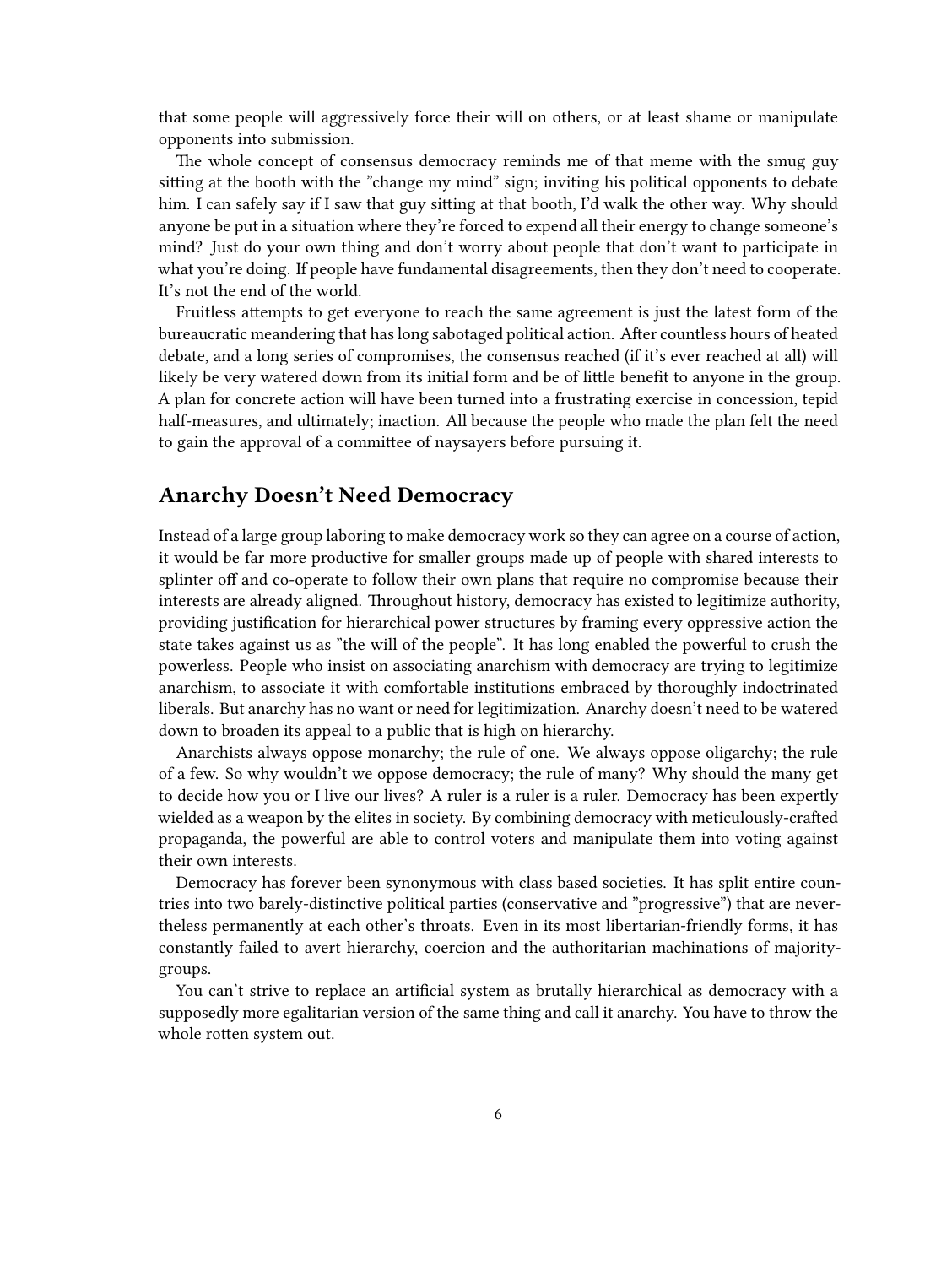Reject democracy. Reject the notion that you should be ruled by anyone. Embrace selfdetermination. Embrace anarchy.